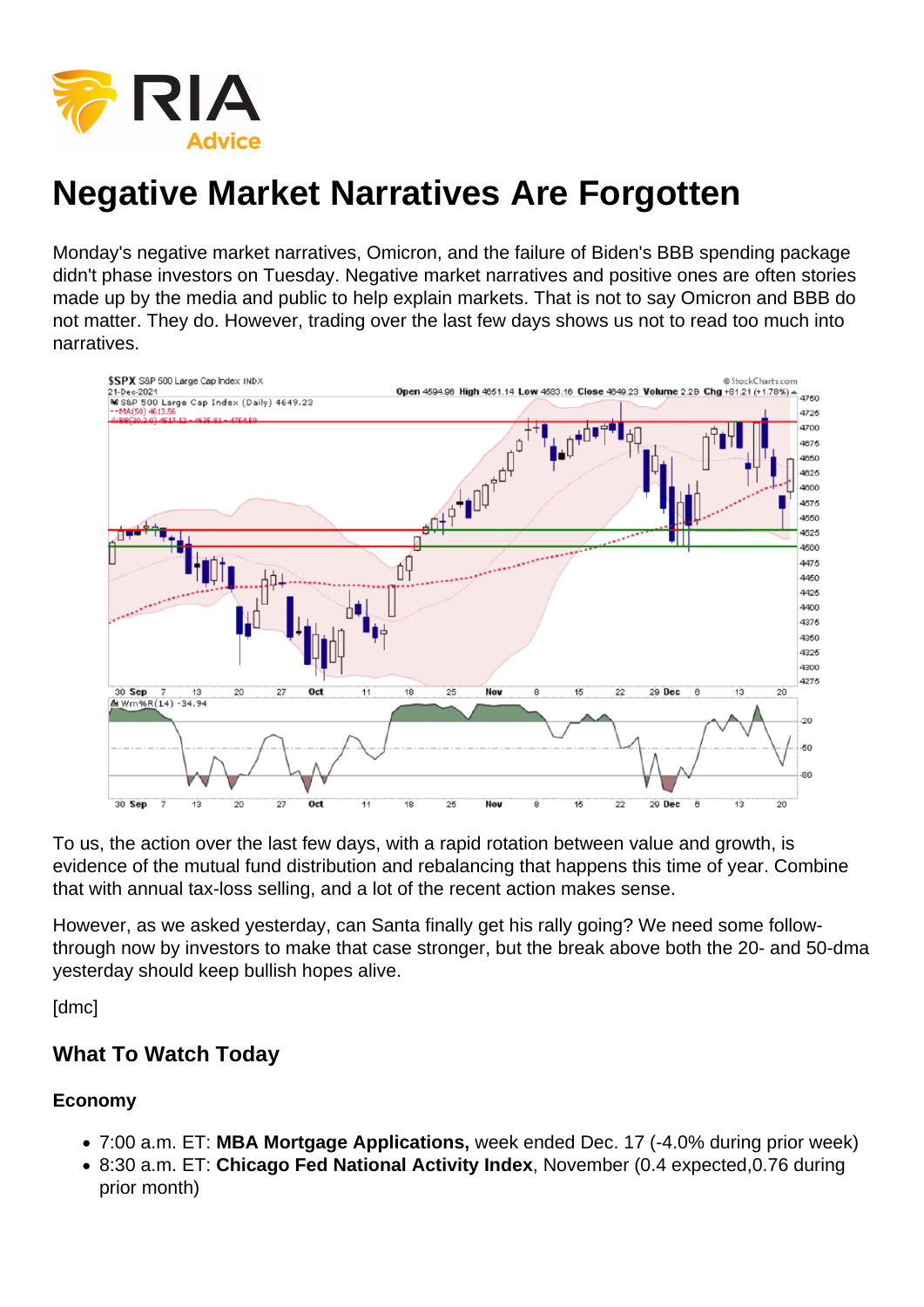- 8:30 a.m. ET: GDP annualized, quarter-over-quarter, Q3 third estimate (2.1% expected, 2.1% in prior estimate)
- 8:30 a.m. ET: Personal Consumption, Q3 third estimate (1.7% expected, 1.7% in prior estimate)
- 8:30 a.m. ET: Core Personal Consumption Expenditures, Q3 third estimate (4.5% in prior estimate)
- 10:00 a.m. ET: Conference Board Consumer Confidence (111.0 expected, 109.5 in November)
- 10:00 a.m. ET: Existing home sales, November (6.53 million expected, 6.34 million in October)

#### Earnings

6:50 a.m. ET:?CarMax ([KMX](https://finance.yahoo.com/quote/KMX))?to report adjusted earnings of \$1.44 on revenue of \$7.33 billion?

### Despite The Rally Breadth Remains Poor

While the market did rally against a backdrop of negative market narratives, both volume and breadth continue to suggest trading is exceptionally weak. Such suggests the market is vulnerable to a further decline given any relevant market event that shakes investor confidence. While we expect a year-end rebalancing rally, we are now in the position to use that rally, after accumulating exposure over the last few days, to sell into strength and rebalance equity risk.

Caution is advised.

#### Laggards Are Leading

The laggards over the last few weeks led the way higher on Tuesday with nearly 3% gains. The SimpleVisor chart below shows the three biggest gainers were small caps (SLY S&P 600 and IWM Russell 2k) and Mid-caps (MDY).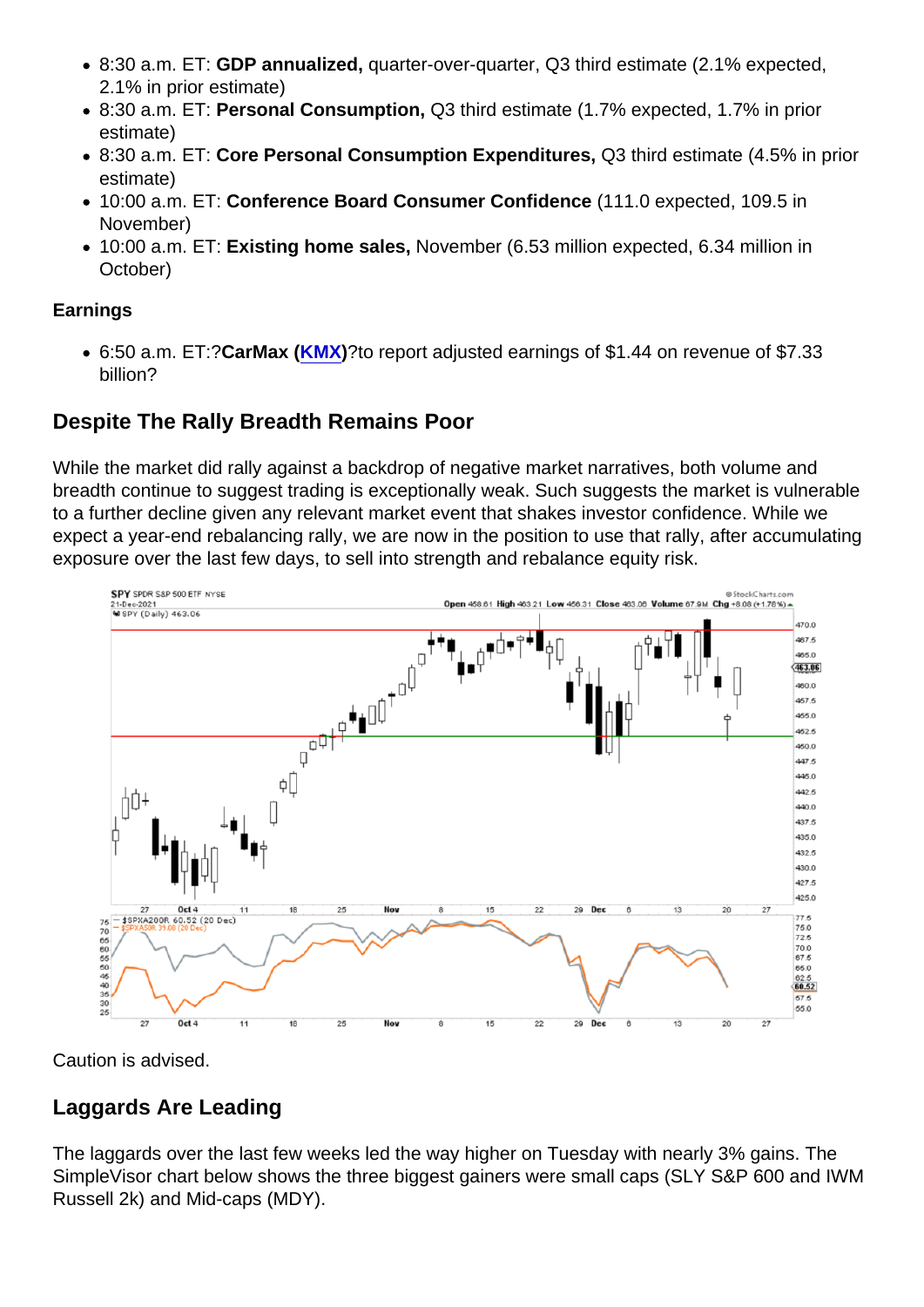#### Small Caps Are Walking The Plank

The weekly [SimpleVisor](https://simplevisor.com/charts/IWM) graph shows the Russell 2000- small-cap index (IWM) bounced off of support (210) multiple times this year. The support offers a line in the sand for small-cap investors. A weekly close below the line may prove problematic, warranting less exposure. However, the long wick of many of the candles that touched support shows that touching it has been a good buying opportunity. In 2019, IWM traded within a similar channel. Going into 2020, IWM broke above the channel and then fell sharply through support in March. Recently, IWM traded above its 2021 channel and fell back to support but held it thus far. While not shown, the 50dma is above the 200dma. If they were to cross with IWM near support, we would be concerned about a potential breakdown. From a fundamental perspective, small-cap stock profits tend to be more vulnerable to higher inflation and interest rates.

#### Santa Rally - Now or Never

The graph below, courtesy of Ryan Detrick/LPL Financial, highlights the S&P 500 is entering one of its strongest short-term seasonal periods. His table shows that returns for the next three days average +.70%, ranking in the top ten of all trading days. Per Ryan- "Yes, the headlines are scary and news trumps charts, but this will be interesting to see if history holds."